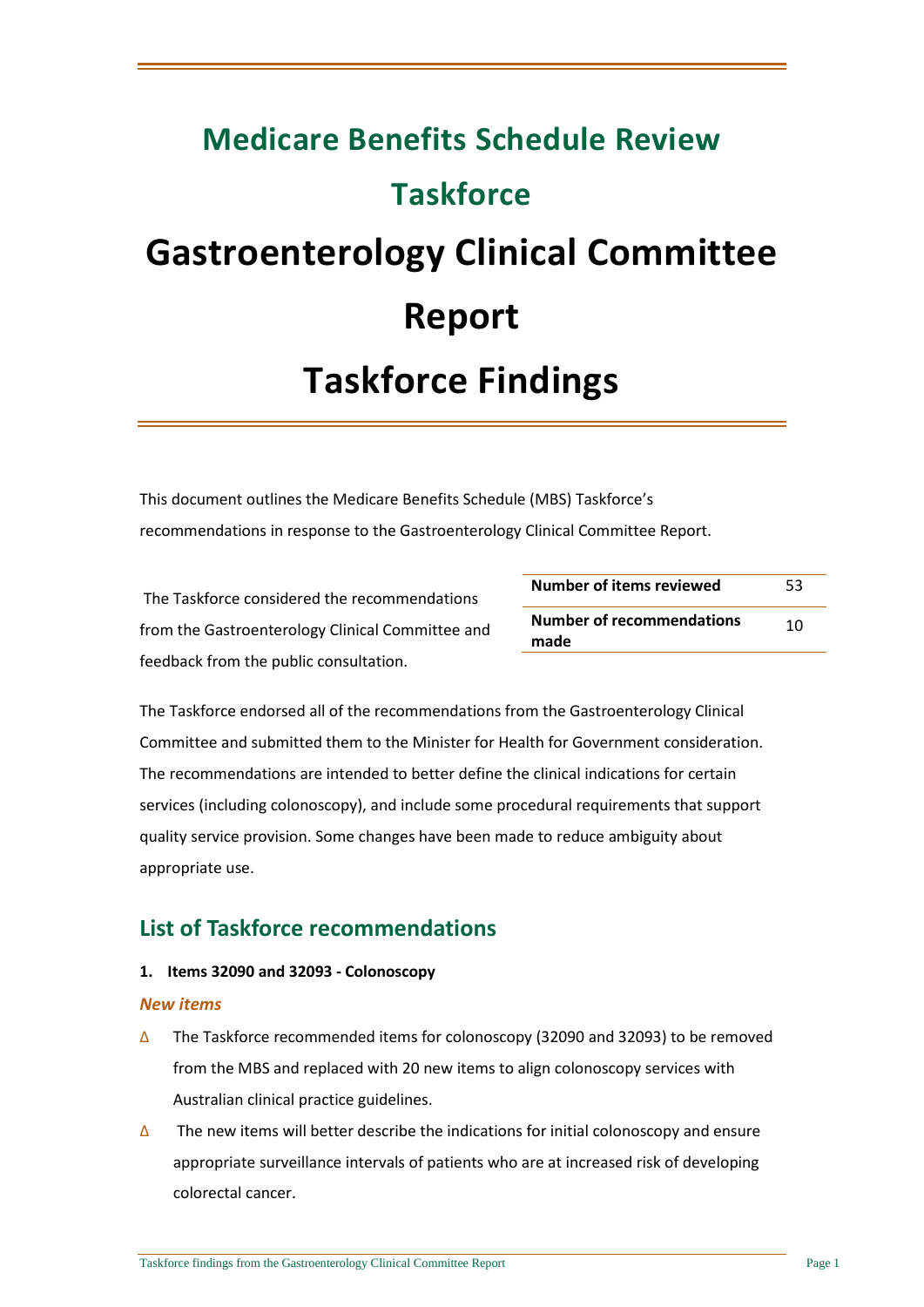# **2. Items 30473, 32090 and 32093 – Same-day upper and lower gastrointestinal endoscopy services**

The Taskforce recommended that these services be referred to professional stakeholder groups to consider the need to develop clinical guidelines or standards for the appropriate concurrent use of these procedures.

#### **3. Item 11820 – Capsule endoscopy**

The Taskforce recommended amending this endoscopy item to better describe the service and the patient population.

The Taskforce recommended an assessment of the fee for item 11820 by the Medical Services Advisory Committee to determine whether the current fee is reflective of the current costs.

### **4. Items 30473, 30476, 30478 and 30479 - Endoscopic upper gastrointestinal services**

The Taskforce recommended simplifying and restructuring the endoscopic upper gastrointestinal interventional items and applying co-claiming restrictions to item 30479.

#### **i. Item 30478**

The Taskforce recommended the inclusion of push enteroscopy in the endoscopic upper gastrointestinal interventional item 30478. The services currently provided under item 30487 (small bowel intubation) will shift to the upper gastrointestinal interventional item, making item 30487 obsolete.

# **5. Items 30475, 41819, 41820 and 41831 - Endoscopic upper gastrointestinal stricture services**

The Taskforce recommended the consolidation of items for endoscopic upper gastrointestinal stricture 41819 and 41820 into 30475. This item will include imaging intensification if done and the fee will be the current fee for 41819 which is higher than 30475 but lower than 41820. Amendment to item 41831 is also recommended to indicate that this service is specific to the treatment of achalasia.

## **6. Items 32084 and 32087 - Sigmoidoscopy/colonoscopy**

The Taskforce recommended amending items 32084 and 32087 to better define the examination of the colon and other minor changes.

## **7. Items 30688, 30690, 30692 and 30694** *–* **Endoscopic ultrasound services**

The Taskforce recommended the removal of co-claiming restrictions to allow endoscopic retrograde cholangiopancreatogram and related therapeutic procedures (30484, 30485, 30491 and 30494) to be performed during the same episode of care.